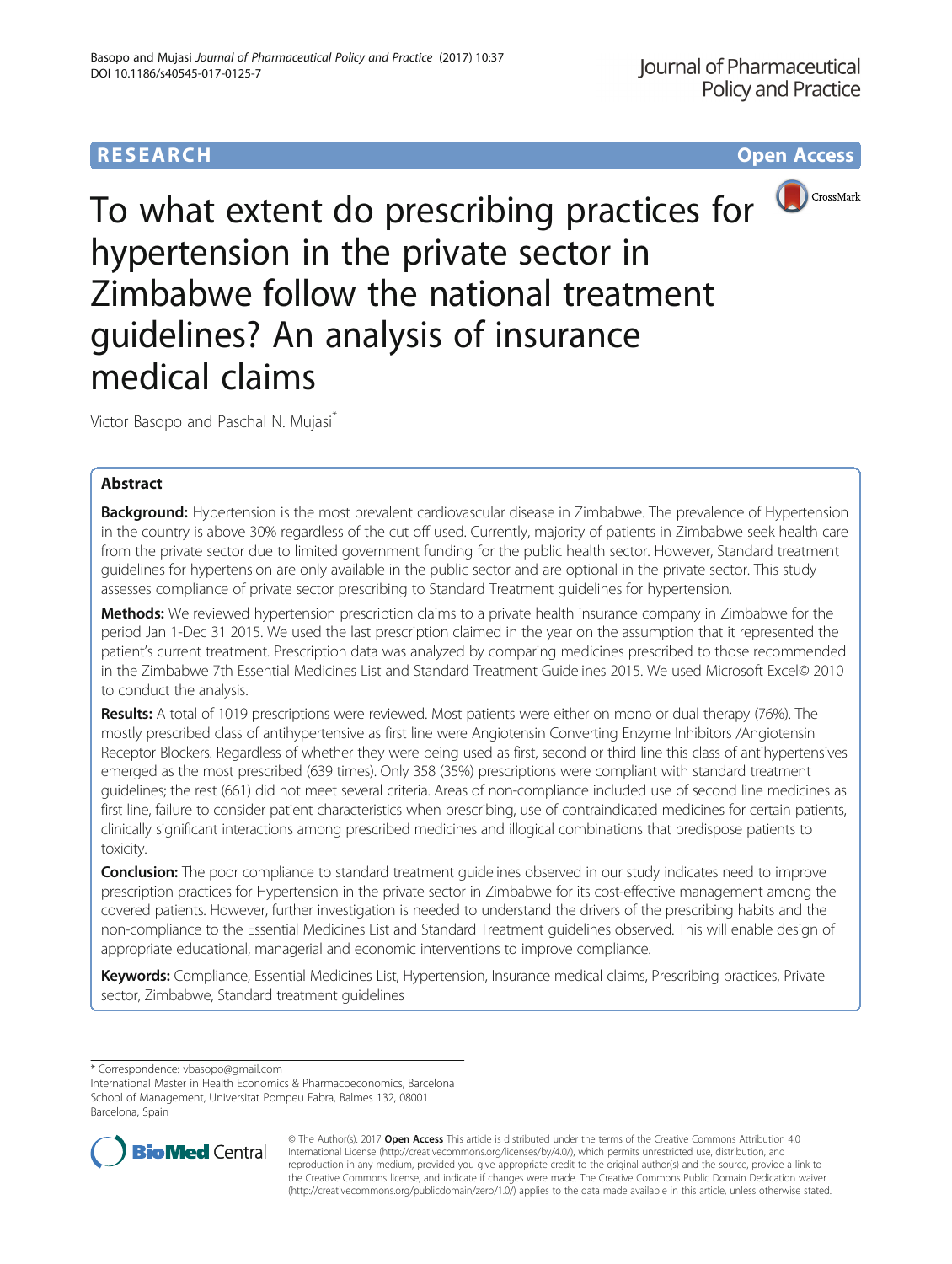## Background

Globally, Cardiovascular disease is the leading cause of mortality, accounting for about a third of deaths [\[1](#page-9-0)]. Cardiovascular disease is a group of diseases comprising endocarditis, hypertension, cardiac failure, acute pulmonary oedema, angina pectoris and acute myocardial infarction. By 2014 deaths, from cardiovascular disease were ranked fourth among the top 10 causes of mortality in those over 5 years of age in Zimbabwe [\[2](#page-9-0)]. Hypertension is the most prevalent cardiovascular disease in Zimbabwe [\[3](#page-9-0)]. The prevalence of Hypertension in the country is 30% regardless of the cut off used [\[4](#page-10-0)–[6](#page-10-0)]. There is also a 4% prevalence of severe undiagnosed hypertension in females and 3.7% in males [[7](#page-10-0), [8](#page-10-0)]. Thus, Hypertension, whose role in cardiovascular diseases is well established, is a growing medical problem in Zimbabwe.

The Zimbabwean government recognizes the growing importance of non-communicable diseases (NCDs) including Hypertension and has prioritized their management in the national health strategy [[9\]](#page-10-0). The government, through the Ministry of Health has the largest network and infrastructure in the country to support health care activities in the form of hospitals (referral, provincial, district and rural hospitals) and clinics [\[2](#page-9-0)]. However, there is limited government funding for the provision of the required health care including the management of NCDs. The Ministry of Health and Child Care's 2016 budget allocation for example, was 8.3% of total government budget expenditure; this is less than the 15% agreed at the Abuja Declaration of 2000 and the Sub-Saharan average of 11.3% [[10\]](#page-10-0). Given that 60.5% of government funding goes to employment costs, the basic health system in Zimbabwe is highly dependent on donor funding and individual patient payments, with the later reported to be 54.1% of total health expenditure at district hospitals by the end of 2015 [\[10](#page-10-0)]. Individual patient payments comprise direct payments to health care providers (out of pocket) and contributions to private health insurance or medical aid societies.

Due to the limited government funding for public sector health services in Zimbabwe, an increasing number of patients are forced to seek health care from the private sector. However, clinical practice guidelines are only available in the public sector. A multi-disciplinary team, the National Medicines Therapeutics Policy and Advisory Committee, is tasked by the Ministry of Health and Child Care to develop the Essential Medicines List and Standard Treatment Guidelines for Zimbabwe (EDLIZ) for the common diseases affecting the population. The Standard Treatment Guidelines outlined in EDLIZ are mandatory in the public sector but optional in the private sector. However, they are the only available clinical practice guidelines in the country and ideally should guide clinical practice in the private sector as well. Private health care providers tend to rely mainly on pharmaceutical company representatives as their source of prescribing information. This raises questions about the quality of care provided in the private sector, particularly whether private patients are being given the best possible care as intended by EDLIZ 2015.

#### Literature review

## Recommendations for management of hypertension

Hypertension is defined as systolic blood pressure of 140 mmHg or higher or a diastolic blood pressure of 90 mmHg or higher [[11\]](#page-10-0). High blood pressure is associated with an increased risk of stroke, myocardial infarction, heart failure, renal failure and cognitive impairment [[11\]](#page-10-0). The complications of hypertension are related to either sustained elevations of blood pressure, with consequent changes in the vasculature and heart, or to the accompanying atherosclerosis that is accelerated by long-standing hypertension [[1,](#page-9-0) [12](#page-10-0)].

The management of Hypertension involves a combination of life style interventions and the use of therapeutic agents [[3](#page-9-0), [12](#page-10-0)–[19\]](#page-10-0). The goal of hypertension treatment using therapeutic agents is to keep the blood pressure under control and to manage all the identified risk factors for cardiovascular disease, including lipid disorders, glucose intolerance or diabetes, obesity and smoking [\[15](#page-10-0)].

Standard treatment guidelines as outlined in EDLIZ 2015 make the following recommendations in selecting medicines for high blood pressure for adults: start with first line medicine; start with the lowest recommended dose; if ineffective or not tolerated change the medicine or add a medicine from another class [[3\]](#page-9-0). The therapeutic agents recommended in EDLIZ 2015 for management of Hypertension are in line with what is being used in other parts of the world [13], as presented in the Table [1](#page-2-0) below.

Most patients will require more than one medicine to achieve control of their blood pressure [\[14, 16\]](#page-10-0). Patients of African origin respond well to treatment with calcium channel blockers and diuretics but have smaller blood pressure reductions with Angiotensin Converting Enzyme (ACE) inhibitors, Angiotensin Receptor Blockers (ARBs) and Beta blockers [[3](#page-9-0), [15](#page-10-0), [16](#page-10-0)]. Beta blockers are not a preferred initial therapy for hypertension because clinical outcome benefits have not been as well established as with other agents [[13](#page-10-0), [15, 16\]](#page-10-0). Evidence linking Atenolol to higher rate of stroke among the elderly compared to other anti-hypertensives has led to its use in those over 60 years being discouraged unless there are compelling indications [[15](#page-10-0), [16\]](#page-10-0).

The Zimbabwe clinical practice guidelines also provide an insight into what are considered logical combinations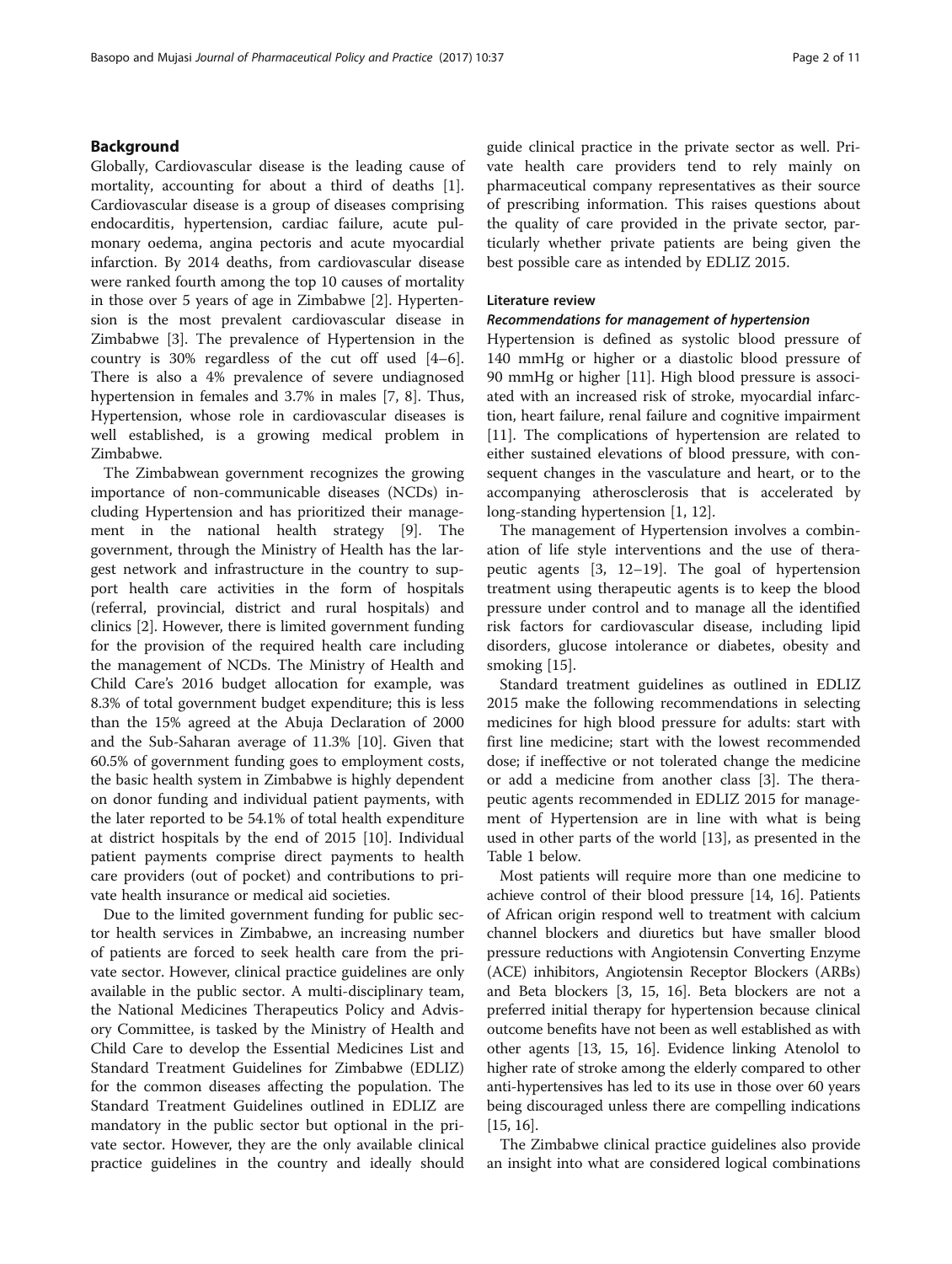|             | Categorization Therapeutic group                  | Recommended<br>medicines     | Dosage and Prescribing notes                                                                                                                                                                                                                                                                                                                                                                                                                                                                                                                                                                                                                                                               |
|-------------|---------------------------------------------------|------------------------------|--------------------------------------------------------------------------------------------------------------------------------------------------------------------------------------------------------------------------------------------------------------------------------------------------------------------------------------------------------------------------------------------------------------------------------------------------------------------------------------------------------------------------------------------------------------------------------------------------------------------------------------------------------------------------------------------|
| First Line  | Thiazide diuretic                                 | • Hydrochlorothiazide        | hydrochlorothiazide 12.5 – 25 mg once a day. Unwanted side effects include raised<br>plasma glucose, uric acid, and cholesterol and reduced plasma potassium                                                                                                                                                                                                                                                                                                                                                                                                                                                                                                                               |
|             | Calcium Channel<br>blockers                       | • Nifedipine<br>• Amlodipine | Nifedipine slow release 10-40 mg once or twice a day or Amlodipine 5-10 mg once<br>a day.                                                                                                                                                                                                                                                                                                                                                                                                                                                                                                                                                                                                  |
| Second line | Angiotensin converting<br>enzyme (ACE) inhibitors | • Enalapril<br>• Lisinopril  | Enalapril 5-40 mg once a day or Lisinopril 5-40 mg once a day. Unwanted side<br>effects are reported as a persistent cough that might occur in 10-25% of the<br>patients, angioedema, and postural hypotension.<br>An additional warning is that all ACE inhibitors can cause excessive hypotension and<br>renal failure is also listed. In the event of a cough developing, Angiotensin<br>Receptors Blockers (ARBs) can be substituted for ACE inhibitors.<br>Hyperkalaemia can develop with the concomitant administration of ACE inhibitors<br>with potassium supplements or potassium retaining medicines and this should only<br>be done with careful monitoring of serum potassium. |
|             | Angiotensin receptor<br>blockers (ARBs)           | $\cdot$   osartan            | Losartan 25-100 mg once or twice a day.                                                                                                                                                                                                                                                                                                                                                                                                                                                                                                                                                                                                                                                    |
|             | Beta blockers                                     | • Atenolol                   | Atenolol 50 mg once a day. Unwanted side effects include precipitation or<br>exacerbation of asthma, heart failure, impaired glucose control, fatigue and<br>peripheral vascular disease.                                                                                                                                                                                                                                                                                                                                                                                                                                                                                                  |
|             | Alpha blockers                                    | • Prazosin<br>• Doxazosin    | Prazosin $0.5 - 5$ mg twice or three times a day; or Doxazosin 4-16 mg once a day.                                                                                                                                                                                                                                                                                                                                                                                                                                                                                                                                                                                                         |

<span id="page-2-0"></span>Table 1 Recommendations for Management of Hypertension in Zimbabwe

in the Zimbabwean context as shown in the Table 2 below.

According to the EDLIZ 2015, during selection of medicines for management of Hypertension, medicine interactions should always be considered such as in cases of concurrent use of nonsteroidal anti-inflammatory drugs (NSAIDs), aminophylline, corticosteroids etc. whenever cases of resistant hypertension are encountered [[3](#page-9-0)]. Angiotensin converting enzyme inhibitors and ARBs should not be used in combination but rather ARBs should be used as an alternate to ACE inhibitors in patients who develop a persistent cough [\[15, 16](#page-10-0)]. Thiazides and beta blockers have been shown to be an effective combination for reducing blood pressure, but since both classes can cause hyperglycemia, the combination should be used with caution in patients at risk of developing diabetes [[16](#page-10-0)].

Diabetes is one of the common co-morbidities with Hypertension and can influence the choice of medicines to manage Hypertension. Hydrochlorothiazide can impair glucose tolerance exacerbating hyperglycemia in Diabetes [\[3](#page-9-0)]. Further, beta blockers have a potential to mask symptoms of hypoglycemia in insulin dependent diabetics [[3\]](#page-9-0). The use of low dose Thiazides in diabetics, is recommended if need dictates otherwise patients should be switched to an ACE inhibitor, calcium antagonist or alpha blocker if unwanted effects appear [\[3](#page-9-0)].

| Table 2 Suggested combinations of Antihypertensive Medicines for Management of Hypertension in Zimbabwe |  |
|---------------------------------------------------------------------------------------------------------|--|
|                                                                                                         |  |

|                                                       | Thiazide<br>Diuretic | ACE<br>inhibitor/ARB | Calcium<br>channel<br>blocker | Beta<br>blocker | Alpha blocker |
|-------------------------------------------------------|----------------------|----------------------|-------------------------------|-----------------|---------------|
| <b>Thiazide Diuretic</b><br>(Hydrochlorothiazide)     |                      | Yes                  |                               | yes             | Yes           |
| ACE inhibitor/ARB<br>(Enalapril/Losartan)             | yes                  |                      | Yes                           |                 | Yes           |
| Calcium channel blocker<br>(Nifedipine SR/Amlodipine) |                      | Yes                  |                               | Yes*            | Yes           |
| Beta blocker<br>(Atenolol)                            | yes                  |                      | Yes*                          |                 | Yes           |
| Alpha blocker<br>(Prazosin/Doxasosin)                 | yes                  | Yes                  | Yes                           | Yes             |               |

Logical combinations \* Verapamil, a calcium channel blockers and beta blockers are absolutely contraindicated. (Extract from EDLIZ 2015)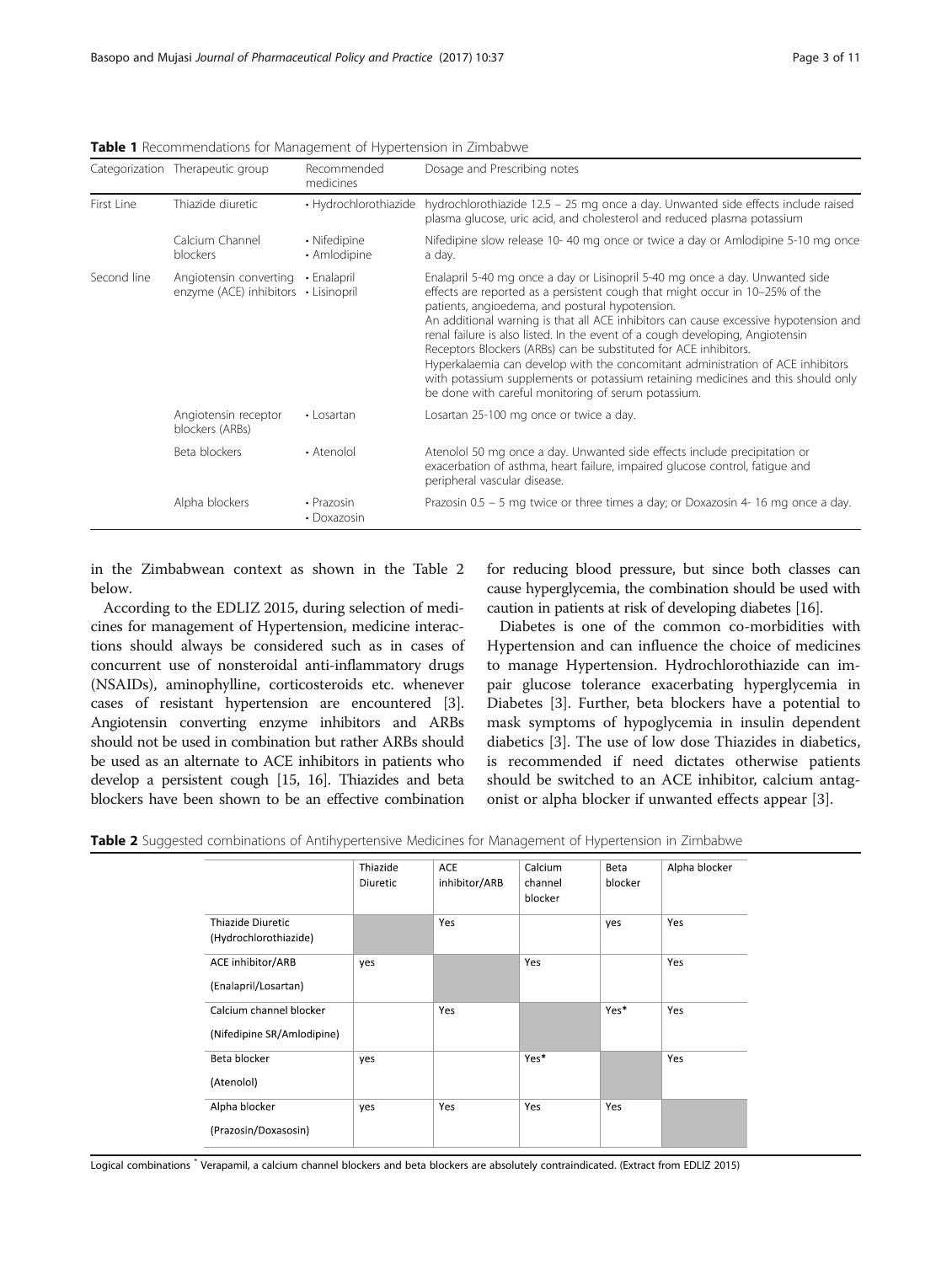## Rationale and significance of the study

The emergence of cardiovascular disease including Hypertension as the single most important cause of death in Zimbabwe after communicable diseases and the increasing number of patients seeking medical care in the private sector, make it necessary to study how hypertension patients are being managed in the private sector. This will help determine if patients are receiving proper care and if changes need to be made to current treatment practices.

The study uses prescription claims for hypertension medicines submitted to one medical aid society in Zimbabwe during 2015. Through an analysis of the claims data, the study compares the observed prescribing practices and medicines used with what is recommended in the 7th Essential Medicines List and Standard Treatment Guidelines for Zimbabwe, 2015 (EDLIZ 2015). The study demonstrates use of routinely available data through insurance claims to monitor adherence to guidelines and provides information which can be used to improve management of hypertension in the private sector in Zimbabwe. This would contribute to cost effective management of hypertension and reduction of the high mortality rates arising from diseases of the circulatory system. The study also adds to the body of knowledge on the management of Hypertension in Zimbabwe.

#### Aim and objectives

The aim of this study was to determine, through an analysis of insurance claims data, compliance of private medical practitioners' prescribing practices with the 7th Essential Medicines List and Standard Treatment Guidelines for Zimbabwe, 2015 (EDLIZ 2015) recommendations on the pharmacological management of hypertension.

The specific study objectives were to:

- Describe private medical practitioner's prescription practices for hypertension, specifically the extent of use of the medicines recommended in EDLIZ 2015 for management of hypertension
- Identify instances where the private medical practitioner's prescription practices do not comply with EDLIZ 2015 specifically existence of any clinically valid interactions between the prescribed medicines for the hypertensive patients in the study and use of combinations of medicines that are considered inappropriate per the standard treatment guidelines outlined in EDLIZ 2015

#### Methods

This was a retrospective descriptive cross sectional study using secondary data. The study focused on Hypertensive patients who were covered by the Medical Aid Society of

Central Africa (MASCA) and received treatment from private sector health facilities (hospitals and clinics) during the period 1 January 2015 to 31 December 2015. This included patients covered by all reimbursement schemes under the society receiving care from all levels of the health care system and from all types of prescribers. The MASCA remains one of the few viable medical insurance schemes in Zimbabwe hence the choice to study its members. MASCA has a membership of 15,000 spread across the country giving it a national character [\[20\]](#page-10-0).

We obtained claims data submitted by patients in Zimbabwe to the Medical Aid Society of Central Africa (MASCA) during the period under study (1 January 2015 to 31 December 2015). Each claim related to a single prescription. The study was limited to medicine claims with medicines used for the management of hypertension. Thus, we extracted data on reimbursement claims containing hypertension medicines listed in EDLIZ 2015, filed with MASCA during the study period. Prescription data extracted from the MASCA database contained patient characteristics such as age, sex and race in addition to all the medicines reimbursed in the year. The information was provided in Excel format, from which hypertension prescription information was extracted manually, to create another Excel file that contained hypertension medicines only. The International Classification of Diseases, 10th Revision, Clinical Modification (ICD-10-CM) which physicians and other providers use to code all diagnoses, symptoms, and procedures recorded in hospitals and physician practices [[21\]](#page-10-0) is yet to be adopted so information captured by medical aids does not include diagnosis [[20](#page-10-0)]. Hence, we used the prescribed medicines to identify hypertension patients. For these patients, we also collected data on other medicines for chronic conditions prescribed concurrently during the period to assess the appropriateness of combinations and clinically relevant drug interactions. We assumed that patients filed claims for all the chronic medications they acquired during the year through the scheme. The data collected represents a census of all active MASCA members and dependents suffering from hypertension who filed in claims during the 12-month study period.

The last prescription claimed by each patient during the 12-month period was used in the analysis, based on the assumption that it represented the patient's current treatment. Collection of data covering the 12-month period made it possible to capture prescribing information from lost patients due to inability to continue making contributions, death or exhaustion of allocated benefits for the year.

We conducted a descriptive and comparative analysis of the prescription data gathered using Microsoft Excel 2010. The basis for comparison of the observed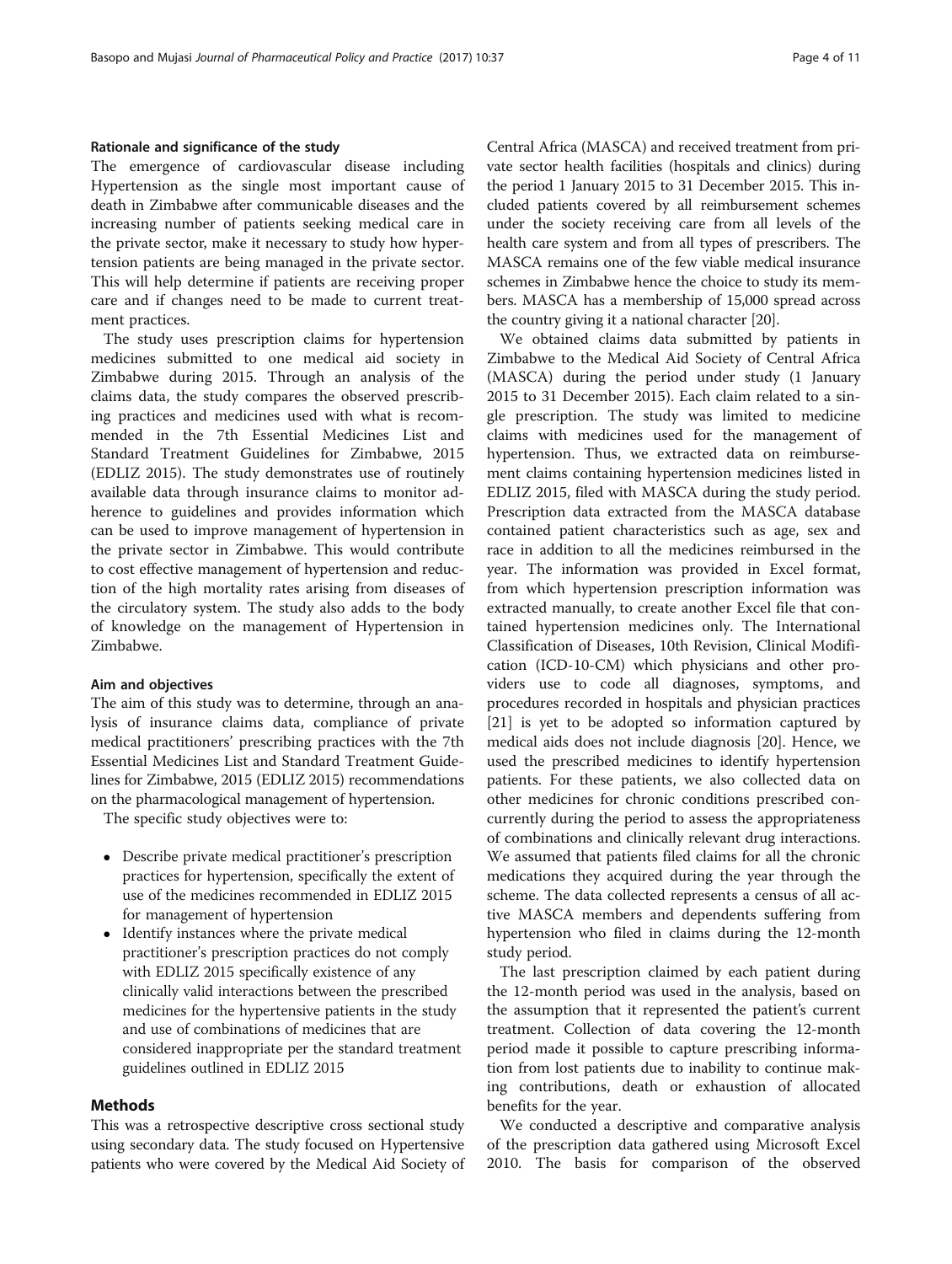prescription practices was the 7th Essential Medicines List and Standard Treatment Guidelines for Zimbabwe 2015 (EDLIZ 2015).

### Results

## Study sample

The study sample comprised of Hypertension prescriptions claims for 1019 patients that were submitted to MASCA in the period Jan 1-December 31, 2015. Majority of the prescription claims (58%) were for Male patients and the remaining 42% were for female patients.

Patients of European and Asian origin accounted for the bulk (65%) of the prescription claims and the majority (58%) of these claims were for patients over the age of 60 (Table 3).

#### Prescription practices

#### Number of prescribed hypertension medicines per patient

The number of prescriptions containing one medicine; Monotherapy (384; 38%) was found to be almost equal to that with two medicines; dual therapy (387; 38%). Overall, about three quarters (76%) of patients were either on mono or dual therapy for their hypertension. The number and proportion of prescriptions with three medicines; triple therapy (188, 18%) was greater than both those on four medicines; quad therapy (49; 5%) and those with five or more medicines (11; 1%) as illustrated in Fig. [1.](#page-5-0)

### Prescription of anti-hypertensive first line therapy by therapeutic class

For patients who were on mono therapy, we considered the prescribed medicine as their first line therapy. For those who were on two or more medicines, if any of the medicines prescribed was in the first line therapeutic

Table 3 Sample Characteristics

|        |                | Number | Percentage |
|--------|----------------|--------|------------|
| Gender | Male           | 423    | 42%        |
|        | Female         | 596    | 58%        |
| Total  |                | 1019   | 100%       |
| Race   | White          | 538    | 53%        |
|        | Asian          | 123    | 12%        |
|        | <b>Black</b>   | 358    | 35%        |
| Total  |                | 1019   | 100%       |
| Age    | Below 30 Years | 6      | 1%         |
|        | 31-40 Years    | 40     | 4%         |
|        | 41-50 Years    | 128    | 12%        |
|        | 51-60 Years    | 253    | 25%        |
|        | Over 61 Years  | 592    | 58%        |
| Total  |                | 1019   | 100%       |

class as recommended by the EDLIZ 2015 (as per Table [1](#page-2-0)) we considered that as their first line therapy. The assumption was that this was the initial medicine prescribed for them and the others having been added as required to achieve better hypertension control.

The most prescribed medicines as first line therapy were found to be ACE inhibitors/ARBs (29.6%), closely followed by thiazides (27.7%). Beta blockers, calcium channel blockers and other medicines contributed 19.3%, 17.9% and 5.5% of the first line therapy respectively (Fig. [2\)](#page-5-0).

## Commonly prescribed antihypertensive medicines by therapeutic classes

Figure [3](#page-5-0) below shows the commonly prescribed therapeutic classes of Hypertension medicines regardless of whether they were being used as first, second or third line. Angiotensin converting enzyme inhibitors/Angiotensin Receptor Blockers emerged as the most prescribed (639 times) followed by Beta blockers (607), Thiazide diuretics (338), Calcium channel blockers (253) and Alpha blockers (72) in that order.

#### Other co-prescribed medicines

We reviewed the prescription data to establish the other medicines co-prescribed with Antihypertensives amongst the study sample. Figure [4](#page-6-0) shows the other medicines that were commonly prescribed with antihypertensives. Anti-diabetic medicines were the other class of medicines most often prescribed for the hypertensive patients in our study followed by non-steroidal ant-inflammatory drugs (NSAIDs).

Metformin, Glibenclamide and Insulin are all indicated for the management of Diabetes [[3\]](#page-9-0); Allopurinol for Gout; Isosorbide Dinitrate for Angina; Salbutamol for Asthma and Aspirin for the reduction of cardiovascular risk [\[3](#page-9-0), [22\]](#page-10-0). Diabetes was the most common comorbidity (173 cases), while the existence of Angina required the administration of Isosorbide Dinitrate in 66 cases. Non-steroidal anti-inflammatory drugs were found in 142 prescriptions while aspirin and allopurinol were co-prescribed in 85 and 93 prescriptions respectively.

### Prescription compliance with standard treatment guidelines

Almost two-thirds (65%) of the prescriptions were found not to be in line with EDLIZ 2015 recommendations. Compliance was referenced to correct use of first line medicines, prescribing to the appropriate population subgroups, administering medicines in the same therapeutic class to the same patient and avoidance of known drug interactions (Fig. [5](#page-6-0)).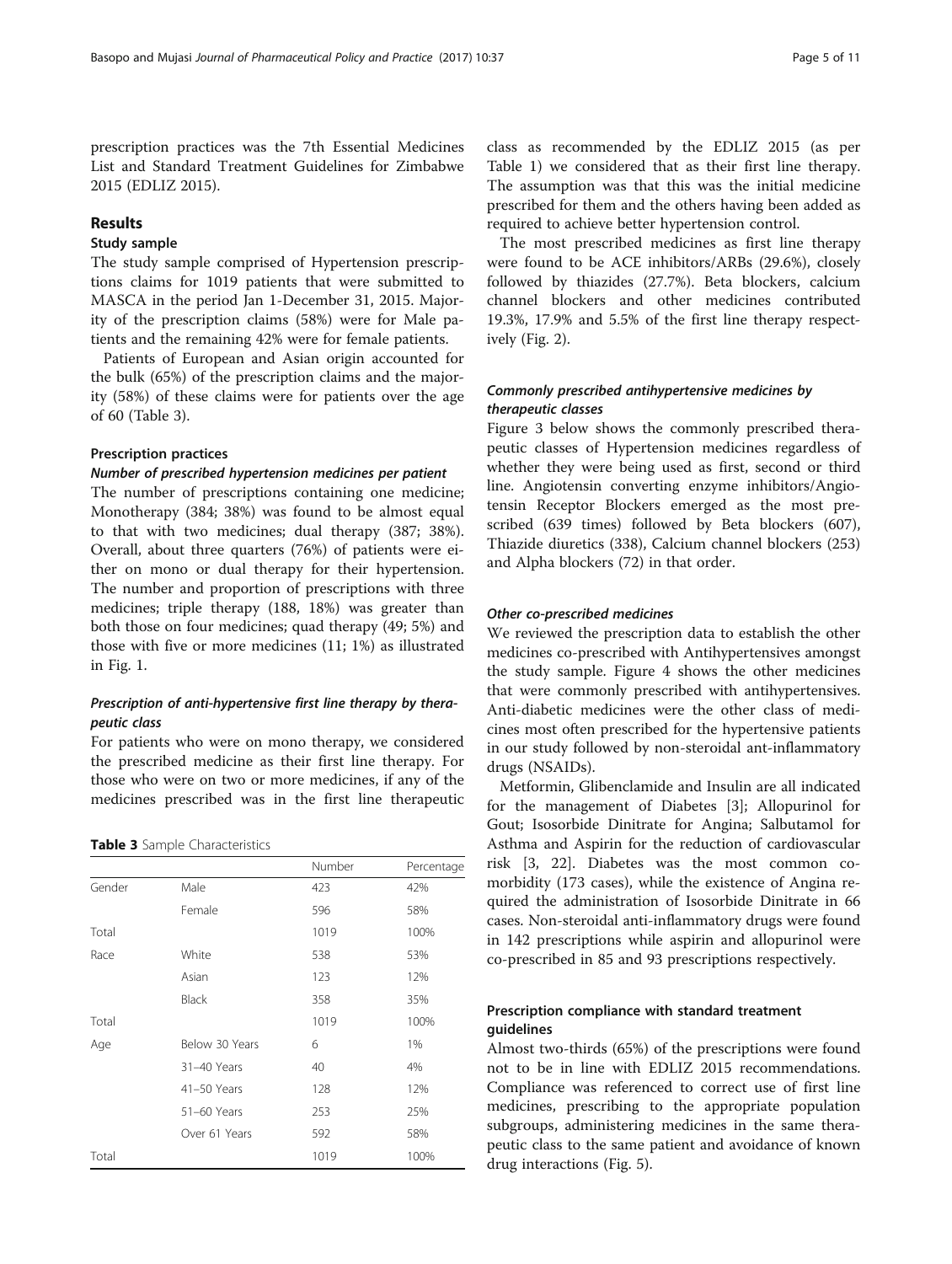<span id="page-5-0"></span>

### Reasons for non-compliance

#### Prescription of inappropriate medicines

Half of the non-compliant cases (52%) emanated from the inappropriate use of second line medicines to initiate therapy in patients. The balance of the noncompliance was accounted for by the prescribing atenolol to patients over 60 years of age (29%), use of beta blockers or ACE inhibitors/ARBs as monotherapy in people of African origin (10%), co-prescribing medicines in the same therapeutic class (4.7%), combining potassium sparing agents together (3%) and using beta blockers and ACE inhibitors as dual therapy in patients of African origin (Table [4\)](#page-6-0).

#### Clinically significant interactions or contraindications

Clinical interactions can result in reduced effectiveness of medicines or an increase in side effects both to the disadvantage of the patient [[6, 17](#page-10-0), [18\]](#page-10-0). Potential interactions documented in the standard treatment guidelines

350 302 382  $300$ Number of Prescriptions  $250$ 197  $200$ 182  $150$  $100$ 56  $50$  $\mathfrak{c}$ ACE/ARBs CCBs Other Thiazides **Beta Blockers** Therapeutic Class Fig. 2 Prescriptions of first line medicines by therapeutic class. ACE/ ARBs - angiotensin converting enzyme inhibitors or angiotensin receptor blockers. CCBs - calcium channel blockers. Other other anti-hypertensives

were identified in 406 prescriptions (about 40% of the prescriptions). Table [5](#page-7-0) below shows the main interactions identified. The use of ineffective therapy in patients of African origin though not strictly an interaction was included here because of the impact it has on poor hypertension control.

## **Discussion**

Calcium channel blockers (CCBs) and thiazide diuretics are the recommended first line medicines for Hypertension as per the EDLIZ 2015 guidelines [[3\]](#page-9-0). However, from the survey, private practitioners seem to prescribe ACE/ARBs the most followed by Thiazides. This is at variance with EDLIZ 2015 that places ACE/ARBs as second line medicines that are only to be prescribed in the event of treatment failure or in situations where patients develop intolerance [\[3\]](#page-9-0). It is highly unlikely that the 30% of patients on ACE/ARBs had experienced treatment failure or intolerance suggesting doctor's preference to ACE/ARBs for initiating therapy.

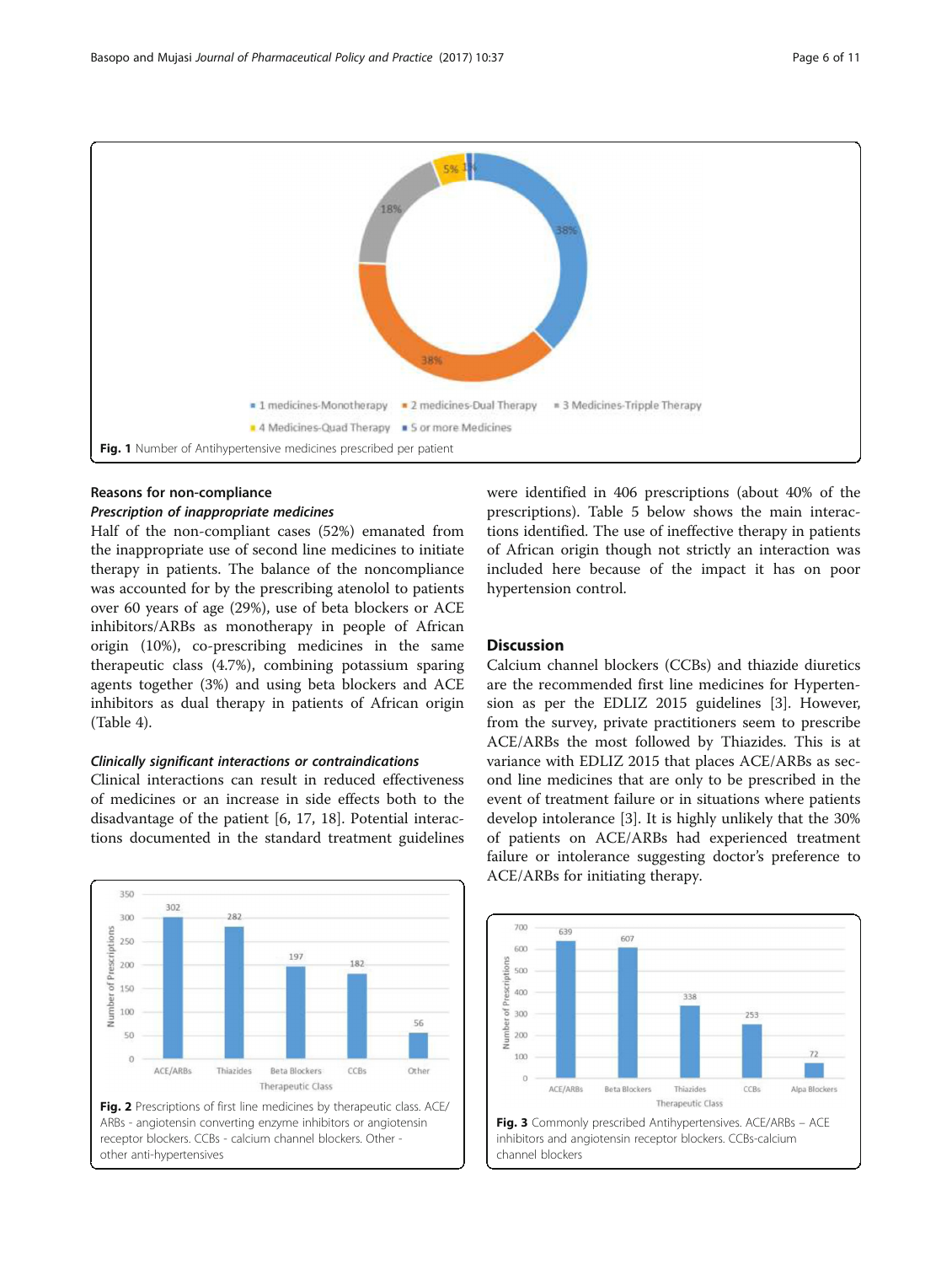<span id="page-6-0"></span>

Beta blockers and calcium channel blockers were used as initial therapy but to a lesser extent than thiazides and ACE/ARBs. The previous edition of EDLIZ 2015 had atenolol as a first line medicine therefore the continued use of the drug could reflect the slow pace at which doctors adjust to changes in guidelines. The same argument could be advanced for the lower than expected use of CCBs that only became first line in the current edition. Several guidelines [[15](#page-10-0)–[17](#page-10-0)] now discourage the routine use of beta blockers as first line because of poor health outcomes, therefore one can argue that their continued use as observed in this study disadvantages patients. Angiotensin receptor blockers and ACE inhibitors were used as first line possibly because of the influence of pharmaceutical promotion. A couple of studies suggest that promotion by pharmaceutical companies particularly through advertising contributed to adoption of newer hypertensive medicines in the United States [[23](#page-10-0)–[25](#page-10-0)]. It is also however possible that doctors in our study were following some international guidelines [[16](#page-10-0), [17](#page-10-0)] which recommend Angiotensin receptor blockers and ACE inhibitors as first line for white patients. As earlier indicated, about 53% of the prescriptions surveyed in our study were for white patients.



The recommended approach to the pharmacological management of hypertension is stepped care whereby if a single drug does not adequately control blood pressure, drugs with different modes of action can be combined to effectively lower blood pressure while minimizing toxicity. Rational drug prescribing in the circumstance is then defined as the use of the least number of drugs to obtain the best possible effect in the shortest period and at a reasonable cost [\[26\]](#page-10-0). The bulk of the patients (62%) in the study had their hypertension managed using two medicines or more, consistent with international best practice [[16](#page-10-0)–[18, 27](#page-10-0)]. A study of patients attending a cardiology clinic in India showed a similar trend with most of the patients on multiple therapies with two combined antihypertensive [[28](#page-10-0)]. This pattern is encouraged by international guidelines which state that prescribing small doses of different classes of antihypertensive medicines is more beneficial than prescribing a high dose of one antihypertensive.

Given a sizeable proportion of severe undiagnosed hypertension (3–4%) in Zimbabwean population [[5](#page-10-0)–[7](#page-10-0)] it is possible that patients are presenting at health facilities late; this may explain the observation that most patients were on two or more anti-hypertensives since most guidelines recommend commencing treatment with two

|  |  | Table 4 Reasons for non-compliance |
|--|--|------------------------------------|
|--|--|------------------------------------|

| Compliance issue                                                                               | Number of<br>prescriptions | Percentage |
|------------------------------------------------------------------------------------------------|----------------------------|------------|
| Second line medicines being prescribed as<br>first line                                        | 342                        | 52%        |
| Atenolol being prescribed to patients<br>above the age of 60 years.                            | 189                        | 29%        |
| Beta blocker or an ACE inhibitor being used<br>as monotherapy in people of African origin      | 69                         | 10%        |
| Two medicines from the same therapeutic<br>class being co-prescribed,                          | 31                         | 5%         |
| ACE/ARBs inhibitors in combination with<br>potassium sparing diuretics                         | 19                         | 3%         |
| Combination of a beta blocker and an ACF<br>inhibitor or ARB to treat people of African origin | 11                         | 2%         |
| Total                                                                                          | 661                        | 100%       |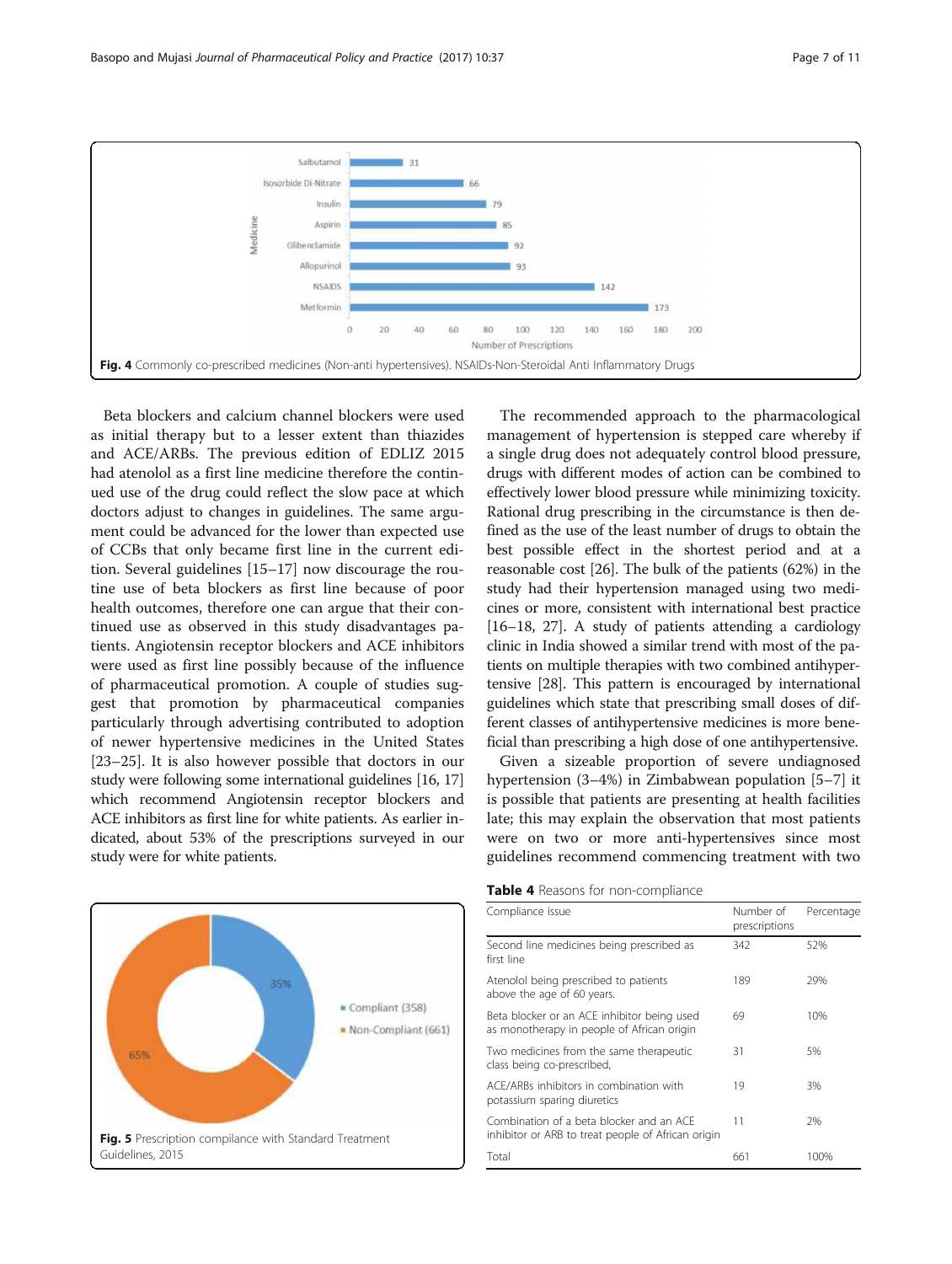<span id="page-7-0"></span>Table 5 Clinically significant interactions or contraindications

| Interaction or contraindication                                                   | Number of<br>prescriptions | Percentage |
|-----------------------------------------------------------------------------------|----------------------------|------------|
| NSAIDs-non-steroidal anti-inflammatory<br>drugs                                   | 142                        | 35%        |
| Beta blockers or ACF/ARBs used as<br>monotherapy in patients of African origin,   | 69                         | 17%        |
| Atenolol administered to diabetics                                                | 53                         | 13%        |
| Thiazide-Amiloride combination containing<br>hydrochlorothiazide 50 mg per tablet | 45                         | 11%        |
| Medicines from the same therapeutic class<br>being administered together          | 31                         | 8%         |
| Potassium sparing agents and ACE/ARBs<br>administered together                    | 19                         | 5%         |
| Hydrochlorothiazide prescribed to<br>diabetics                                    | 17                         | 4%         |
| Hydrochlorothiazide prescribed to patients<br>with gout                           | 13                         | 3%         |
| Beta blockers and ACF/ARBs used as dual<br>therapy in patients of African origin. | 11                         | 3%         |
| Atenolol prescribed to asthmatics                                                 | 6                          | 1%         |
| Total                                                                             | 406                        | 100%       |

drugs whenever systolic blood pressure is above 160 mmHg [\[17](#page-10-0), [18\]](#page-10-0). In such a scenario of severe undiagnosed hypertension in Zimbabwean population the relevance of monotherapy as observed in our study with 38% of patients being on monotherapy becomes questionable since it may not provide adequate control [[25, 27](#page-10-0)]. Indeed, in a study by Al-Drabah et al. in which the majority of subjects were prescribed monotherapy, the researchers observed that target BP control was not achieved in most patients [[29\]](#page-10-0) which implies that monotherapy may not be sufficient for achieving adequate BP control in majority of patients [\[30\]](#page-10-0).

Only 35% of the surveyed prescriptions were found to be following the Zimbabwe standard treatment guidelines and therefore can be considered compliant. Different studies have found different levels of compliance to treatment guidelines for hypertension in various contexts. Like this study, a study conducted in Malaysia observed that doctors poorly adhered to Malaysian Clinical Practice guidelines [\[30](#page-10-0)]. In another study in Malaysia as well, 85.3% of prescriptions at a Cardiac clinic were in accordance with guidelines [\[31](#page-10-0)]. In contrast to our study, findings from a study in Eritrea found that prescribing practice for hypertension followed the Eritrean National treatment guideline 2003 [\[32](#page-10-0)].

Several Studies have shown that application of guidelines to clinical practice improves treatment outcomes, especially better BP control [[33](#page-10-0)–[35](#page-10-0)]. Thus, the low level of adherence observed in our study is of concern. It is however important to note that guidelines are just to guide but physicians need to follow a patient-centric

approach. Thus, it is not always surprising that inconsistencies exist between recommended and observed treatment approaches because clinicians sometimes individualize therapy based on specific patient characteristics and response to treatment. Several studies show that adherence to clinical guidelines and recommendations are not all uniform; they vary by time period and country, and by characteristics of patients and physicians [[36](#page-10-0)–[39](#page-10-0)].

We observed various areas of noncompliance in our study, ranging from failure to consider patient characteristics to using second line medicines as first line. Beta blockers and ACE/ARBs are known for being less effective as monotherapy in patients of African origin [[3\]](#page-9-0) yet these were prescribed to 22% of the surveyed African patients. Bearing in mind the Zimbabwean population is largely black, this is a huge concern. The use of second line medicines as first line was associated with beta blockers, ACE inhibitors or ARBs, all listed as second line in EDLIZ 2015. Possible explanations could be the effects of pharmaceutical promotion or doctors aligning themselves to guidelines that promote their use as such [[15, 16, 18](#page-10-0), [19](#page-10-0)]. Continued use of Atenolol as observed could be a sign of doctors reacting slowly to the new guidelines thus perpetuating old practices. Also, recent guidelines [\[13](#page-10-0), [15, 16](#page-10-0)] discourage the use of Atenolol in elderly patients but doctors seem unaware because 32% (189 out of 592) of this age group was on Atenolol. Instances of prescribing medicines from the same therapeutic class as observed offers no advantages to the patients and instead a combination of medicines from different therapeutic classes is recommended in the event of treatment failure [\[3](#page-9-0), [17](#page-10-0), [25](#page-10-0)]. The combination of beta blockers and ACE/ARBs as observed in 3% of prescriptions has not been proven to have any synergistic hypotensive effects and is often discouraged [\[19\]](#page-10-0).

The recommended chronology of adding antihypertensive medication is that of add-on i.e. in the event of treatment failure a new class of medicine is added onto the existing one unless there is intolerance which necessitates the withdrawal of the first medicine [[3,](#page-9-0) [27\]](#page-10-0). It therefore follows that the most prescribed medicines should be the first line agents followed by the second line and so forth. It was interesting to note that the two most prescribed classes were ACE/ARBs (639) and beta blockers (607) yet these are considered second line in EDLIZ 2015. Popularity of ACE/ARBs could be two-fold namely the effect of pharmaceutical promotion or private sector doctors using international guidelines which recommend these as reference [\[16](#page-10-0)–[18\]](#page-10-0). Ideally thiazides and CCBs should have been appearing on the bulk of the prescriptions but given that guidelines are recent, one may think that this was a transition period, with growing usage expected over time. However, thiazide-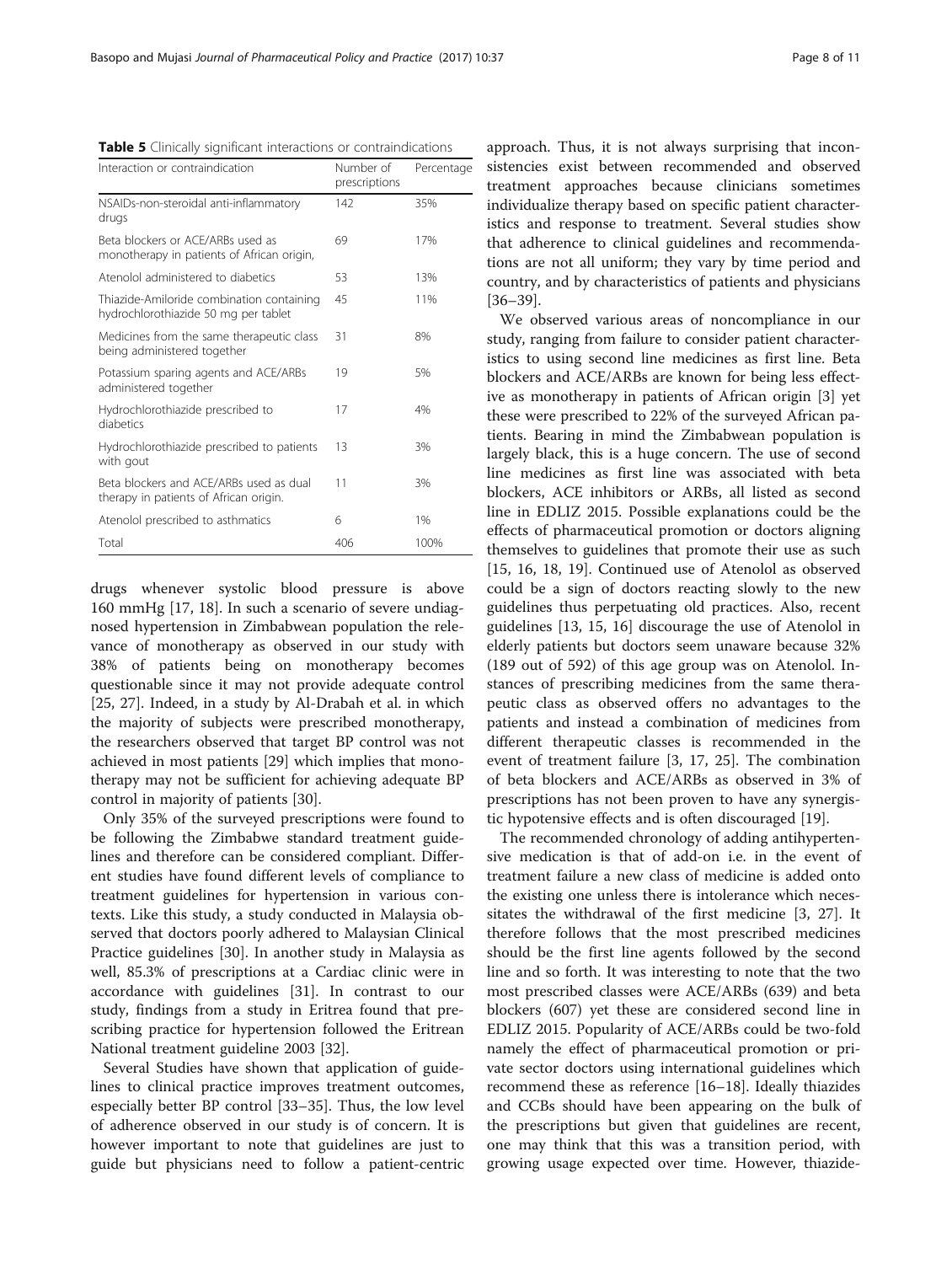type diuretics have always been first line in previous editions perhaps indicating private sector prescribing is not aligned to EDLIZ 2015. The widespread use of atenolol observed in our study could be attributed to the previous edition that had placed it as first line and doctors were still to adjust to the new recommendations. The low usage of alpha blockers is in line with expectations as they are reserved for the resistant cases and men beyond 50 years with benign prostrate hypertrophy [\[3,](#page-9-0) [18\]](#page-10-0).

Interactions between medicines or between medicine and patient characteristics can lead to poor hypertension control or an increase in toxicity [[3,](#page-9-0) [16\]](#page-10-0). Non-steroidal anti-inflammatory drugs reverse the effects of antihypertensive medicines [\[3](#page-9-0)], predisposing patients to complications [\[12](#page-10-0)], but they were being routinely prescribed in 142 patients, about 14% of the study population. Regular use of the NSAIDs could be linked to joint problems often experienced by the elderly who constituted more than half the study population.

Insurance has been shown to increase access to antihypertensive drugs by patients [[39](#page-10-0)–[43](#page-10-0)]. Given the positive impact of Insurance on overall access to antihypertensive drugs, an important question is whether insurance also plays a role in shaping prescribing patterns of antihypertensive agents in line with treatment guidelines. Given the drive for efficiency and effectiveness by insurance companies, one would have expected to see a higher level of compliance to treatment guidelines in this cohort of antihypertensive patients who have private medical insurance through MASCA. This expectation is based on the popular view that health insurance companies in general are more likely to exercise management controls to encourage prescribing that is consistent with established national guidelines particularly if the recommended therapy also represents the lowest cost alternative. One possible explanation for the observed low compliance in our study despite coverage by health insurance is that the insurance society has relatively weak controls over prescribing.

Studies have shown that prescribing in the private for profit sector tends to be worse than in public sector as indicated by poorer compliance with Standard Treatment Guidelines (STGs), and lower use of Essential Medicines Lists (EML) and generic drugs [\[44\]](#page-10-0). However, it's important to note that the private sector in Zimbabwe is not bound to follow EDLIZ 2015 which is only mandatory in the public sector. Indeed, in many countries in Africa, the private sector is encouraged but not obliged to prescribe from EML as may be the case for public health centers [[45](#page-10-0)]. In the absence of any binding guideline or effective regulations on prescribing behavior for clinicians, the current prescription pattern observed in this cohort of MASCA clients is probably a

reflection of the mixed effect of the preferences of clinicians, the hypotensive efficacies of medications, and the tolerance levels of patients.

A methodological strength of our study is that it uses readily available claims data and demonstrates use of routinely available data to evaluate and monitor prescribing habits. This can help rapid identification of the necessary modifications to prescribing habits to achieve rational and cost effective treatment. Additionally, our analysis is based on observations of actual prescribing practices as recorded by clinicians rather than on reported practices which may be subject to recall bias. Since we used data for all clients covered by MASCA which has the largest coverage for private sector clients, we can be confident that our data provides a fair representation of hypertensive prescription habits in the private sector in Zimbabwe. Few studies have studied medicines use in the private sector [[44\]](#page-10-0). The number of studies in the private-for profit sector is very small which precludes accurate comparison with other settings. This study contributes to the current knowledge and incipient knowledge on prescribing patterns in the private sector.

Findings from this study point to the need to improve prescription practices for Hypertension in the private sector in Zimbabwe. However, further investigation is needed to understand the drivers of the prescribing habits and the non-conformance to the EDLIZ 2015 observed in this study. Assuming that EDLIZ 2015 provides the most appropriate guidance for hypertensive treatment in Zimbabwe, our study indicates that there is room for significantly improving the cost effectiveness of hypertensive treatment among the covered patients. We recommend that the Association of Healthcare Funders of Zimbabwe (AHFoZ) through its membership actively encourages the use to EDLIZ 2015 by all private medical practitioners or instead develops its own clinical practice guidelines in consultation with all the stakeholders involved. Medical aids societies are encouraged to provide training and regular feedback to medical practitioners, through representative associations such as the Zimbabwe Medical Association or the College of Primary Care Physicians of Zimbabwe to improve their adherence to guidelines. A low percentage of medicines prescribed from an EML may highlight private sector prescriber's lack of knowledge on the role of the EML in cost-effectiveness optimization.

#### Study limitations and suggestions for future research

We did not have access to diagnosis or detailed clinical information for the patients in our study. Thus, we used the medicines as a surrogate for the diagnosis hypertension. We could also not distinguish between newly diagnosed or long standing hypertensive patients or even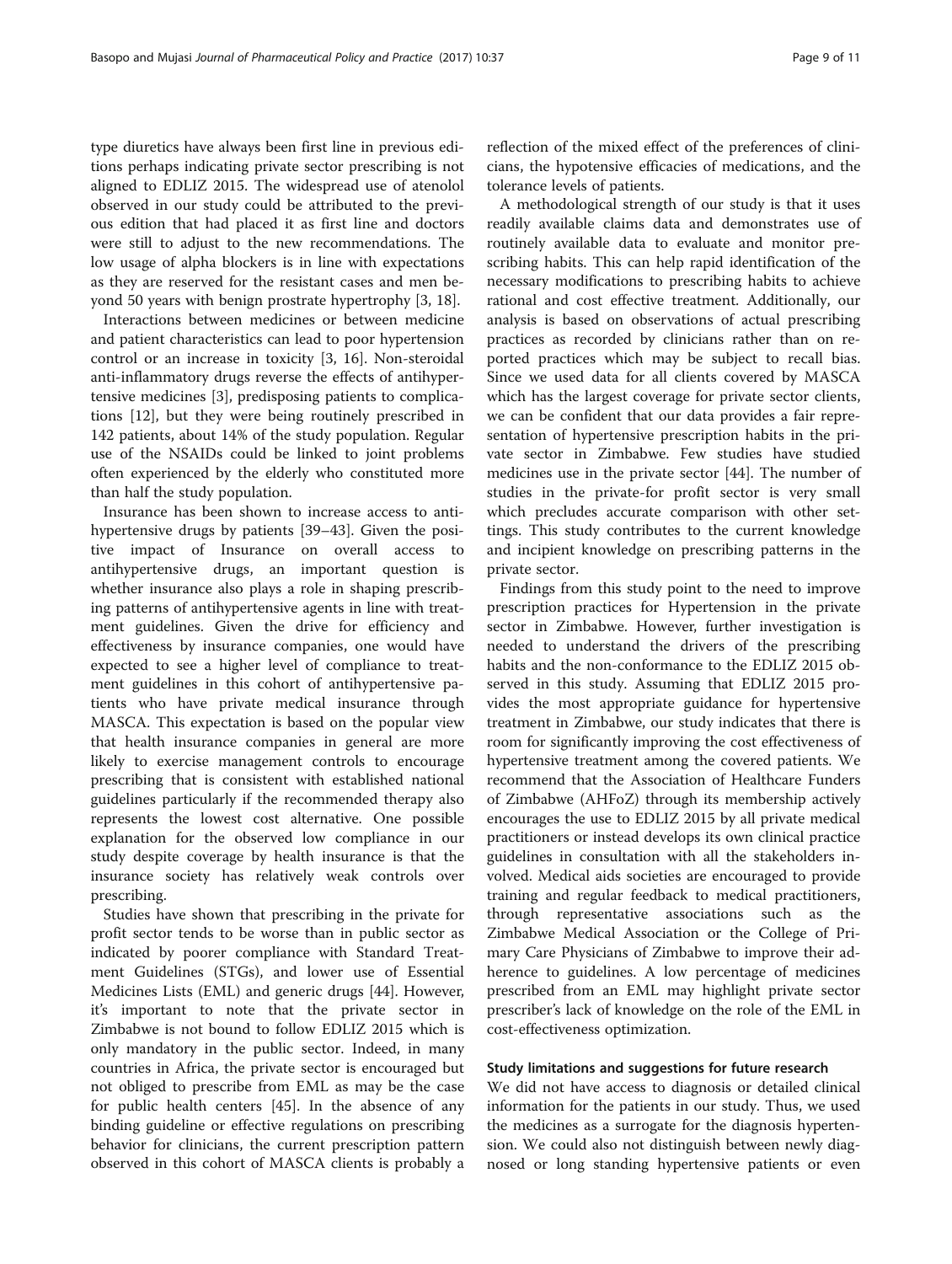<span id="page-9-0"></span>determine the severity of the hypertension. This lack of diagnosis and other clinical information (e.g. comprehensive data on co-morbidities over and above the few we concentrated on) made it difficult to accurately ascertain the appropriateness of prescribing especially when combined medicines were prescribed. Collecting this detailed information may provide different insights on the appropriateness of current prescribing and its adherence to guidelines.

The study was carried out soon after the updating of the guidelines. It is not clear to what extent poor dissemination or lack of knowledge about the guidelines could be responsible for the observed prescribing practices. Identifying which factors were at play was out of scope but an interesting area for further research. What determines the choice of antihypertensive therapies is a question of vital commercial, medical and public health importance. Thus, there is need to investigate factors that explain the observed practice. Also, there is need track trends in usage given the guidelines are new and see how this changes over time. A better understanding of the causes of the observed prescribing behavior could help target interventions to improve prescribing of hypertension for the covered patients. These would ideally involve a mix of educational components, managerial components and economic interventions depending on the identified causes.

This being a cross sectional study design considering the most recent prescription claim for each patient, any earlier switch of drug treatment could not be considered in the study design. Thus, we could not examine switches among antihypertensive drugs classes either due to non-response or side effects as this may explain the observed prescription patterns. Also, we did not have data about the prescribers-age, type of provider (Specialists or not) level of care (hospital or health center) etc. which might influence the prescribing patterns of antihypertensive drugs.

It would also be interesting to study the costs of care, clinical outcomes (was hypertension being controlled) and quality of life of the patients in the study and if this was affected by the prescribing practices observed. Such research may offer stronger grounds for use of the EDLIZ 2015 by MASCA since these are not currently mandatory.

## Conclusion

The study uses prescription claims for hypertension medicines submitted to one medical aid society in Zimbabwe during 2015. It compares the observed prescribing practices and medicines used with what is recommended in the 7th Essential Medicines List and Standard Treatment Guidelines for Zimbabwe, 2015 (EDLIZ 2015). The poor compliance to standard treatment guidelines observed in

our study indicates need to improve prescription practices for Hypertension in the private sector in Zimbabwe for its cost-effective management among the covered patients. However, further research is needed to understand the drivers of the prescribing habits and the non-compliance to the Essential Medicines List and Standard Treatment guidelines observed. This will enable design of appropriate educational, managerial and economic interventions to improve compliance.

#### Abbreviations

ACE: Angiotensin converting enzyme; AIDS: Acquired immuno deficiency syndrome; ARB: Angiotensin receptor blockers; BP: Blood pressure; CCBs: Calcium channel blockers; EDLIZ 2015: 7th Essential medicines list and standard treatment quidelines for Zimbabwe: EML: Essential Medicines Lists: HIV: Human immunodeficiency virus; ICD-10-CM: International Classification of Diseases, 10th Revision, Clinical Modification; JNC: Joint National Committee; MASCA: Medical Aid Society of Central Africa; NCD: Noncommunicable diseases; NSAIDs: Non-steroidal anti-inflammatory drugs; STGs: Standard treatment guidelines; WHO: World Health Organization

#### Acknowledgements

The authors would like to acknowledge the management of Medical Aid Society of Central Africa, Zimbabwe who provided the data on which this study is based.

#### Funding

The authors received no external funding for this study.

#### Availability of data and materials

The datasets used and/or analyzed during the current study are available from the corresponding author on reasonable request.

#### Authors' contributions

VB developed the proposal, collected and analyzed the data and prepared the first draft of the manuscript. PNM provided overall supervision for the process, in addition to critical review and finalization of the manuscript for publication. Both authors read and approved the final manuscript.

#### Ethics approval and consent to participate

Approval for the study was provided by UPF/IDEC. It was not feasible or possible to get approval from everyone for use of their data in the study. However, the medical aid that provided the data is at liberty to do so in the interest of promoting research that seeks to promote improved patient. We got approval and received the data from the insurance scheme for the study as it was believed to contribute to better patient management and efficient resource allocation.

#### Consent for publication

Not applicable

#### Competing interests

The authors declare that they have no competing interests.

#### Publisher's Note

Springer Nature remains neutral with regard to jurisdictional claims in published maps and institutional affiliations.

#### Received: 31 May 2017 Accepted: 27 October 2017 Published online: 04 December 2017

#### References

- 1. Sawicka K, Syczyrek M, Jatrezbska I, Prasal M, Zwolak A, Daniluk J. Hypertension the silent killer. J Pre-Clin Clin Res. 2011;5(2):43–6.
- 2. Zimbabwe National Statistics Agency and the Ministry of Health and Child Care. Zimbabwe national health profile. 2014.
- 3. Ministry of Health and Child Care, Zimbabwe. The essential drug list and standard treatment guidelines. 7th ed; 2015.